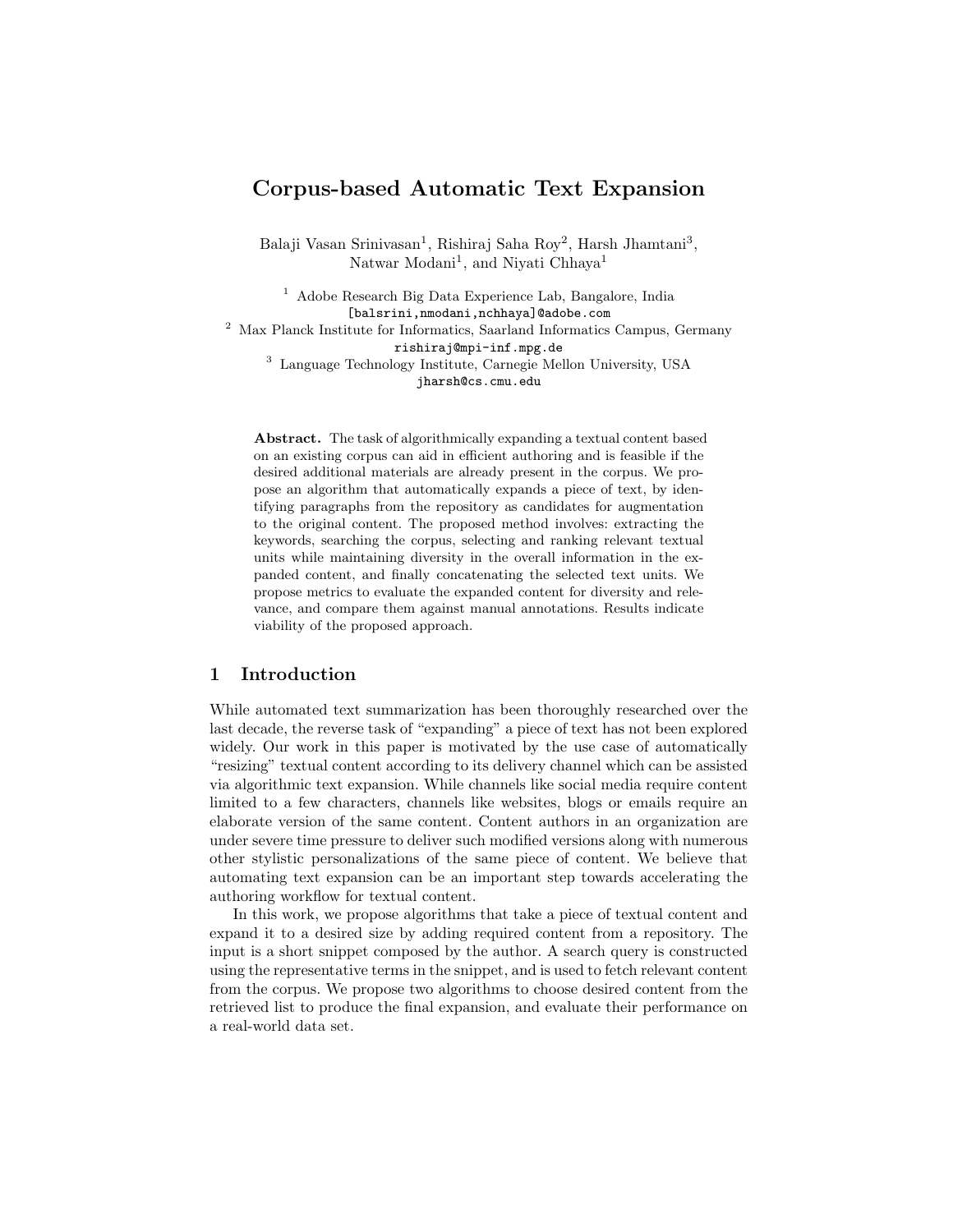The rest of the paper is organized as follows. We differentiate existing work in this space from our current problem in Section 2. We introduce the proposed algorithm in Section 3 and evaluate its performance based on human annotations in Section 4. We propose metrics to evaluate the expanded content and correlate them with human annotations. Finally, we evaluate the expansion algorithm on a larger dataset to show the viability of the proposed algorithm in Section 5. Section 6 concludes the paper.

### 2 Related Work

Mihalcea et al. [5] identify key concepts in a document and link them to corresponding Wikipedia pages. While this helps to identify relevant Wikipedia areas for the document, this will not help in expanding the seed content from these input sources.

Li et al. [4] use a language model and a *topic development curve* to identify the most relevant text snippet in a document corresponding to a query. Snippets consist of phrases or sentences from multiple parts of the document, without sufficient context. While snippets may be useful in elegant presentation of a search engine results page, they are not suitable for text expansion.

Schlaefer et al. [8] aim to enhance question-answering by expanding a 'seed document' using web resources. The most relevant paragraphs (nuggets) are combined to provide the answers. While avoiding lexical redundancy, the authors retain semantic redundancy as it is desirable to enhance question-answering performance. This may however not be ideal for a content author as (s)he would want to avoid any type of content redundancy for human consumption, be it lexical or semantic. In the proposed algorithms, we address this by jointly optimizing for relevance and diversity of the expanded content.

Taneva and Weikum [9] identify relevant text snippets ('gems') by using an integer linear program to maximize relevance of selected words, and prefer the selection of contiguous words. However, such a method can result in only fragments of a sentence being selected, since the linear program is formulated at a word-level, thereby affecting readability. Biases may also be introduced in the expanded content which may not be preferable to an author.

There is a significant body of work in the domain of text summarization [7]. Text expansion could be perceived as a summarization task once we have identified the required candidate paragraphs from the repository. However, lack of notions of information coverage (maintaining the distribution of concepts between input and summary) in expansion makes it different from summarization.

# 3 Text Expansion

The primary requirements in expanding a content are that the resulting text should be relevant to what the author is building and also be diverse in the overall information present. We aim to achieve both these requirements with the proposed framework.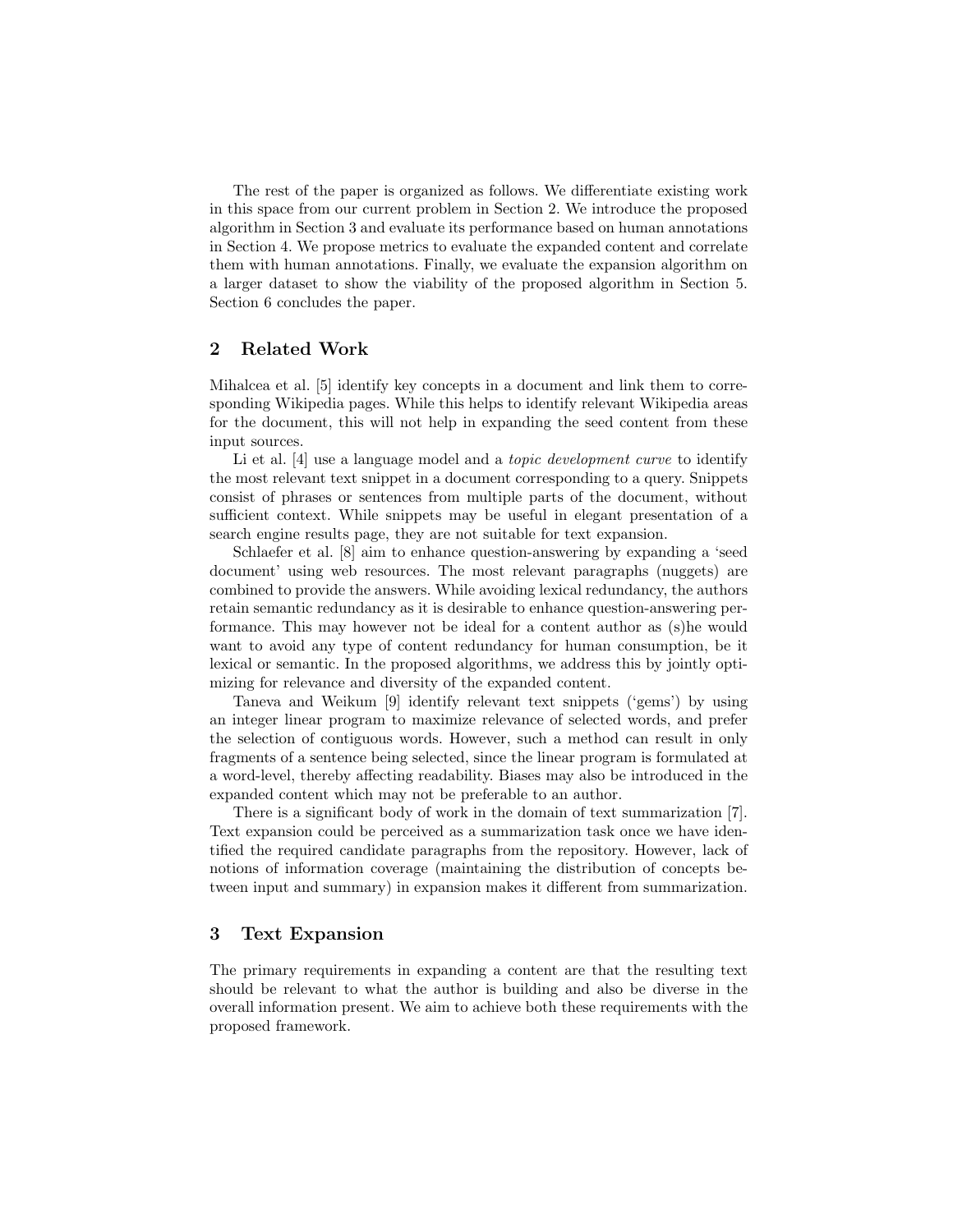The input to our algorithm is a *content snippet* that the author is looking to expand, and the desired length of the target expansion (in words). The first step in our algorithm is extracting the top- $k$  keywords in the snippet using the inverse document frequency (IDF) of the words in the corpus, thus capturing the most significant keywords in the snippet with respect to the corpus. A query  $q$  is then constructed by concatenating these  $k$  keywords. The choice of  $k$  determines the relevance and the amount of content that is available and fetched from the repository. A lower value of k results in the query under-representing the content and fetching articles that may not be very relevant. On the other hand, a higher value of  $k$  will result in a very specific query that might not fetch many results from the repository.

We use  $q$  to retrieve indexed content from the corpus. The retrieved content is split into paragraphs  $\{P_1 \ldots P_n\}$ ; which are the candidates for inclusion in the expanded content. Paragraphs are preferred over sentences because they are more likely to preserve (local) coherence in the final text. We assign every paragraph with a relevance score to the query based on a Lucene index. Often, paragraphs with high relevance scores contain significant information overlap (and hence redundancy). Therefore it is important to choose the relevant paragraphs but still account for the diversity in the overall material. We propose two approaches for this below.

#### 3.1 Maximal Marginal Relevance (MMR)-based Ranking

Our first algorithm is inspired from Maximum Marginal Relevance (MMR) [1] for selecting the candidate paragraphs. MMR is used for obtaining diversified search result ranking often with multiple optimization objectives, e.g. relevance and diversity. At each iteration of the MMR algorithm, the best item is selected from the set of candidates by minimizing a cost function. For expansion, the cost function is formulated as:

$$
\max_{P_i \in R \setminus S} \left[ (\lambda \times score_{rel}(q, P_i)) - ((1 - \lambda) \times \max_{P_j \in S} (sim(P_i, P_j))) \right]
$$
 (1)

where,  $R$  is the set of all candidate paragraphs,  $S$  is the subset of  $R$  that is already selected for the expansion,  $R \setminus S$  represents the set of unselected paragraphs so far, score<sub>rel</sub> is the relevance score of paragraph  $P_i$  w.r.t query q,  $sim(P_i, P_j)$ is the similarity (e.g. cosine similarity) between the vector representations of paragraphs  $P_i$  and  $P_j$  (reflecting the degree of content overlap), and  $\lambda \in [0,1]$  is a tunable parameter that reflects the trade-off between relevance and redundancy. At each step, the paragraph that maximizes the above cost function is added to the expanded content S and continued till the length of the expanded content reaches the desired limit, or the list of candidates is exhausted.

### 3.2 Graph-based Ranking

Our second algorithm is based on the graph-based ranking in [6]. We represent each paragraph  $P_i$  as a node  $v_i \in V$  in a weighted graph  $\mathcal{G} = (V, E, W)$ . We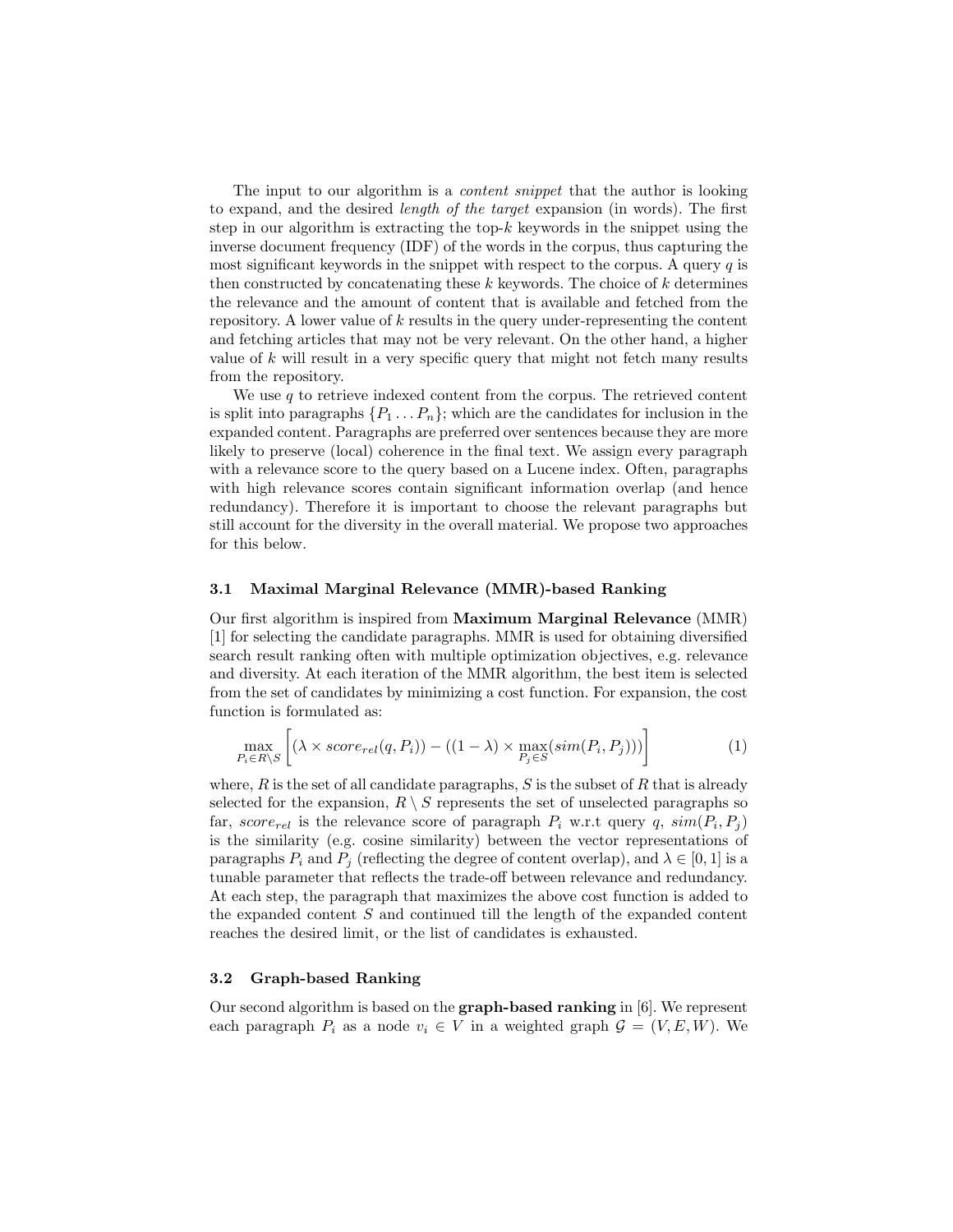assign an initial "reward"  $r_i^0$  for  $P_i$  as the relevance of the paragraph  $P_i$  to the query q. The cost  $c_i$  of the paragraph  $P_i$  is taken as the number of words in  $P_i$ . An edge  $e \in E$  between vertices  $v_i$  and  $v_j$  exists if there is a non-zero similarity between  $P_i$  and  $P_j$ , and is weighted by a similarity function (again, like cosine similarity)  $w_{ij}$  under a vector space representation. The gain  $G_{v_i}$  of including a node  $v_i$  in the expanded content at iteration  $l$  is defined as its current discounted reward plus the weighted sum of the current discounted rewards of all immediate neighbors  $(N_i)$  of  $v_i$  in  $\mathcal{G}$ , given by:

$$
G_{v_i}^l = r_i^{l-1} + \sum_{v_j \in N_i} r_j^{l-1} \times w_{ij}
$$
\n(2)

At step l, we add  $v_i^*$  with cost  $c_i$  less than the remaining budget and maximum gain-to-cost ratio  $G_{v_i}/c_i$  to our expansion. The rewards of the neighbor nodes  $v_j$ of  $v_i^*$  are then updated as  $r_j^{l+1} = r_j^l \times (1 - w_{i^*j})$ . This avoids inclusion of similar paragraphs thus ensuring diversity. We stop when there are no nodes left with cost lower than the available budget.

## 4 Experimental Evaluation

For our initial evaluation, we used a repository of 215 articles (indexed via Apache Lucene) from a proprietary forum including articles around key product features and troubleshooting instructions. We extracted 30 short text fragments and applied the proposed approaches to expand the original snippets using the repository. The input snippets had 33.9 words on an average, ranging from 4 to 86 words. The expansions were run with a target length of 500 words, with  $k = 10$ . The two methods generated a total of  $30 \times 2 = 60$  expansions.

#### 4.1 Human Evaluation

We obtained scores from 30 human annotators, each annotating 4 of the generated expansions, evaluating the relevance of the expanded content to the seed content and its content *diversity*, on a scale of  $0 - 7$ . We collected 120 annotations, each of the 60 expansions being rated twice while ensuring that the same annotator does not annotate the output from both algorithms. Fig. 1 plots the fraction of times  $(y)$  an expansion received a score of at least x computed based on the cumulative distribution of the scores from the kernel density estimates. The two approaches are comparable on relevance, as the same keyword extraction and search process applies for both of them. Diversity was observed to be better for MMR, possibly because it directly optimizes for low content-level overlap in its objective function via the choice of  $\lambda$ .

#### 4.2 Automated Evaluation

While our results with human annotations are encouraging, evaluating the expansion performance on larger datasets requires a metric-based objective estimate of relevance and diversity that correlates well with human annotations.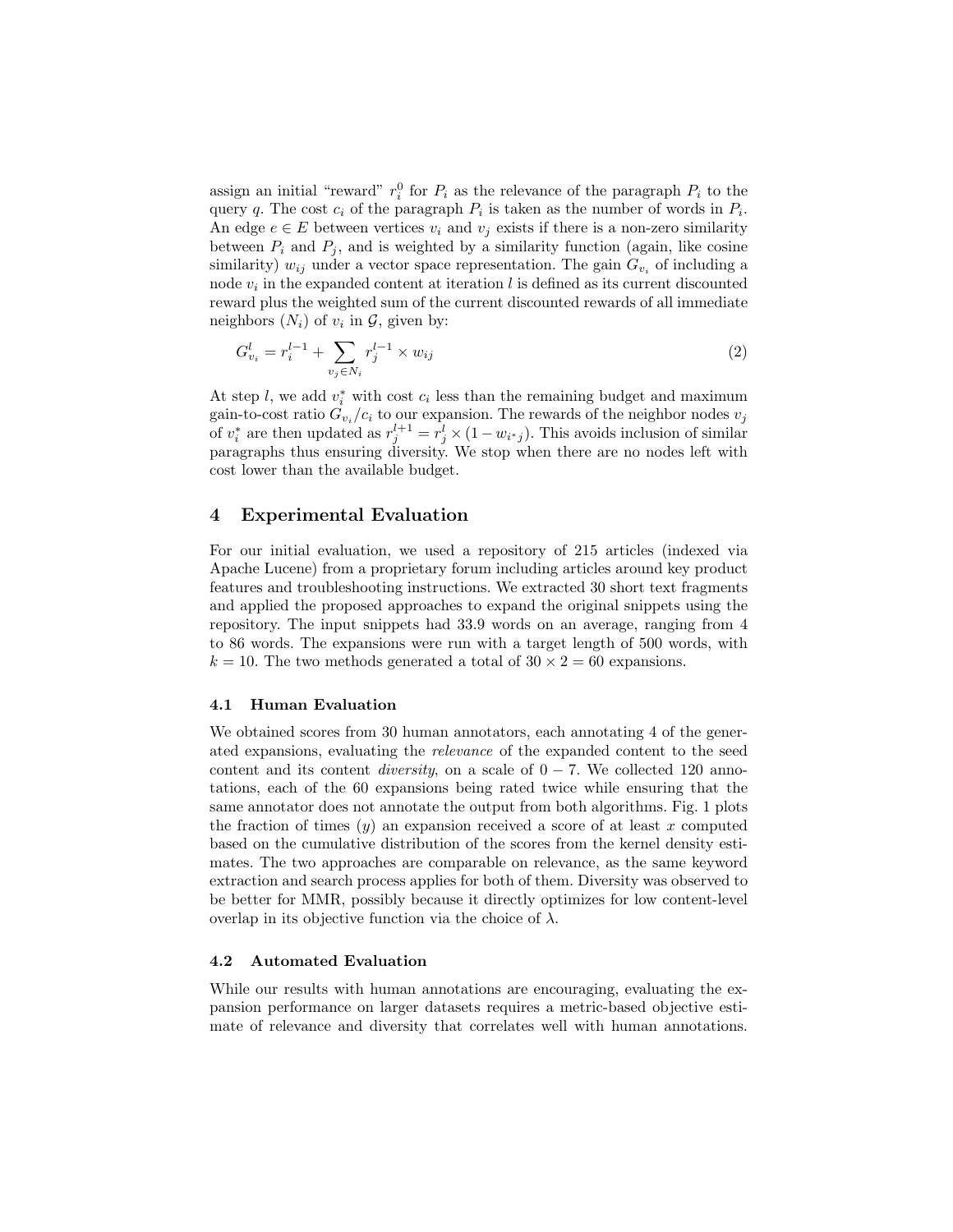While metrics like KL-divergence [7] are widely used for measuring summarization quality, they cannot be applied as they are for evaluating expansion, because of the differences in the underlying tasks. We therefore propose two metrics to capture the degrees of relevance and diversity in the expanded content.

To measure the relevance of the expanded content to the input, we compute the similarity between each paragraph in the expanded content and the input. The average of maximum similarity of every paragraph in the expansion against all input text units can be computed as the relevance, but this will yield higher relevance even when the expanded text units match with very few input text units. On the other hand, taking an average will lead to a reduced relevance score unless it is relevant to *all input* text units. To address these issues, we use a decayed weighted average for computing the relevance:

$$
rel(c_{\text{inp}}^{1...N}, c_{\text{exp}}^{1...M}) = \frac{1}{M} \sum_{i=1}^{M} \frac{\sum_{k=1}^{TopK(c_{\text{inp}}, c_{\text{exp}}^{i})} \gamma^{k} sim(c_{\text{exp}}^{i}, c_{\text{inp}}^{k})}{\sum_{k=1}^{K} \gamma^{k}},
$$
(3)

where  $c_{\rm inp}^{1...N}$  are the text units in the input and  $c_{\rm exp}^{1...M}$  are the text units in the expanded content.  $TopK(c_{\text{inp}}, c_{\text{exp}}^i)$  returns the top-K text units in the input content similar to  $c_{\exp}^i$  (in the decreasing order of their similarly as computed by  $\text{sim}(c_{\text{exp}}^i, c_{\text{inp}}^k)$ ). The parameter  $\gamma$ ,  $(0 \le \gamma \le 1)$ , penalizes the addition of a text unit that is similar to only a small set of the input text units via a decayedweighted-average. The  $sim()$  could be a standard similarity function between text units. We use cosine similarity here.

The Pearson Correlation Coefficient between the scores from Eq. 3 against the human evaluation is 0.7130 indicating a strong correlation. We also compute the Wilcoxon-Mann-Whitney (WMW) statistic (extended from learning-to-rank problems [2]) between all the scores from the same annotator and the corresponding scores given by Eq. 3 was observed to be 0.9008. The WMW statistic measures the probability that any pair of expanded content samples is ordered correctly based on Eq. 3 against the annotator's ranking.

To compute the diversity within the expanded content, we used a decayed-weighted average of similarity within the text units of the expanded content (similar to the relevance computation). A measure similar to Eq. 3 would give the information overlap (redundancy) within the expanded content, and the diversity is measured by modifying it as:

$$
div(c_{\exp}^{1...M}) = 1 - \frac{1}{M} \sum_{i=1}^{M} \frac{\sum_{k=1}^{TopK(c_{\exp}, c_{\exp}^i)} \gamma^k sim(c_{\exp}^i, c_{\exp}^k)}{\sum_{k=1}^{K} \gamma^k},
$$
(4)

Note that the arguments to the  $TopK$  function are different in Eqs. 3 and 4. Eq. 4 captures the similarity within the expanded content and uses it for the diversity computation. The Pearson Correlation Coefficient between Eq. 4 and the human evaluation is 0.3730, indicating a moderate correlation. The WMW statistic was 0.7795 indicating a good agreement with the human annotators.

Fig. 1 plots the cumulative distribution of relevance and diversity (Eqs. 3 and 4) similar to Fig. 1. Similarity of the two distributions further established a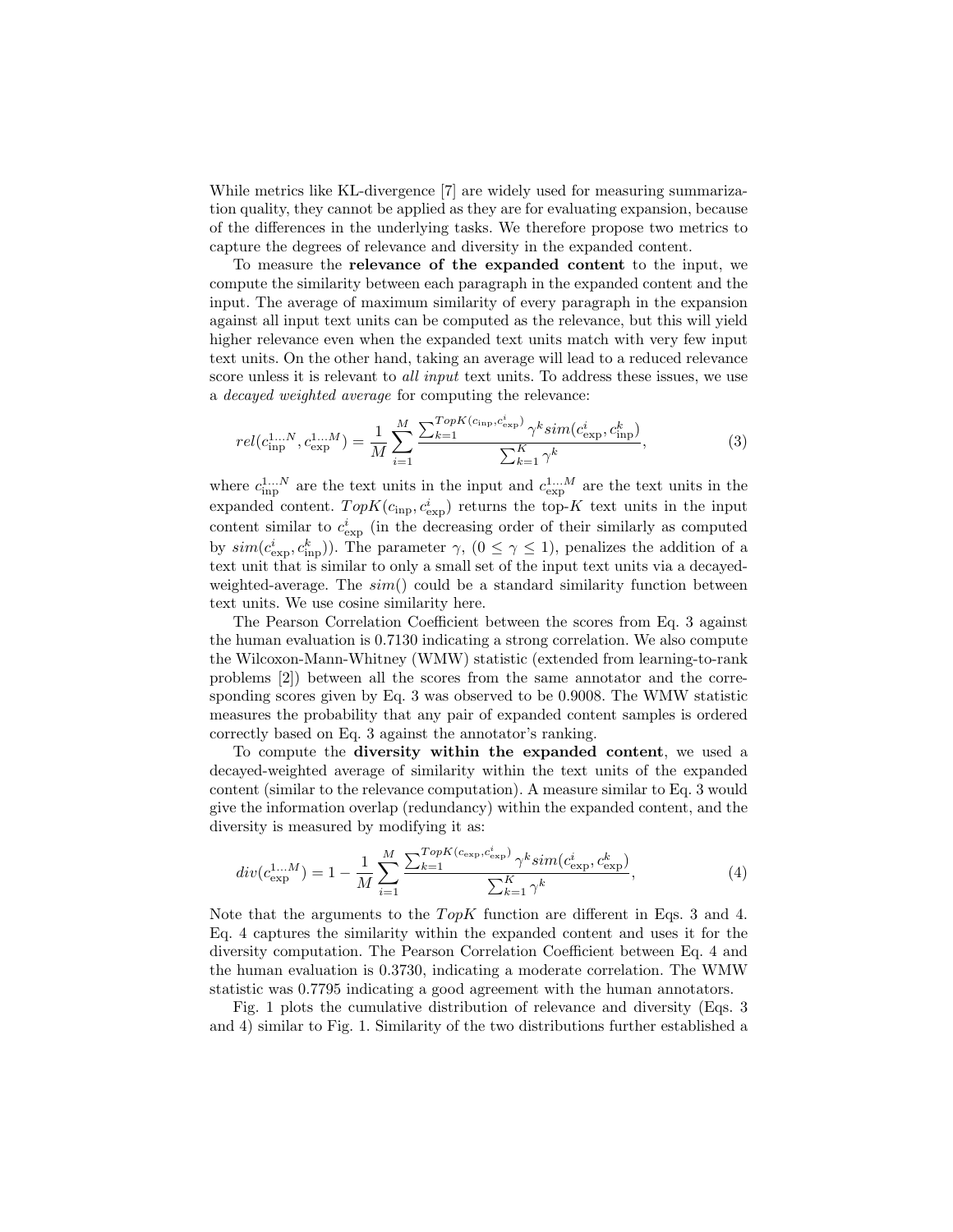

Fig. 1. Evaluation of the two proposed expansion approaches based on annotations of 60 different expansions, from 30 input fragments and two approaches. Each expanded content was annotated by 2 independent annotators. Every point  $(x,y)$  on the plotted graph indicates the percentage  $y$  of expanded content that was rated at least  $x$  by the user.  $F$  is the cumulative distribution computed using kernel density estimates of the score distribution.

strong correlation between proposed metrics and the human annotations. Note that a relevance score reaches a maximum of 0.75 with a median around 0.5. The cumulative distribution of the diversity is also very similar to that from the annotations, with some deviations as indicated by a lower correlation coefficient. We note that the diversity score reaches a maximum value of 0.7 with a median of around 0.6.

# 5 Experiments on a Public Dataset

Finally, we evaluate our proposed approaches on the Australian Legal Case Reports dataset<sup>4</sup>, a collection of 3890 legal cases from the Federal Court of Australia (FCA) from 2006 to 2009. The dataset includes a gold standard summary for every case in the form of 'catchphrases' and 'key sentences' [3]. The legal articles were 6406-word long on an average, while the summaries were 65-word long on an average.

 $^4$  http://archive.ics.uci.edu/ml/datasets/Legal+Case+Reports, Accesssed 16 March 2017.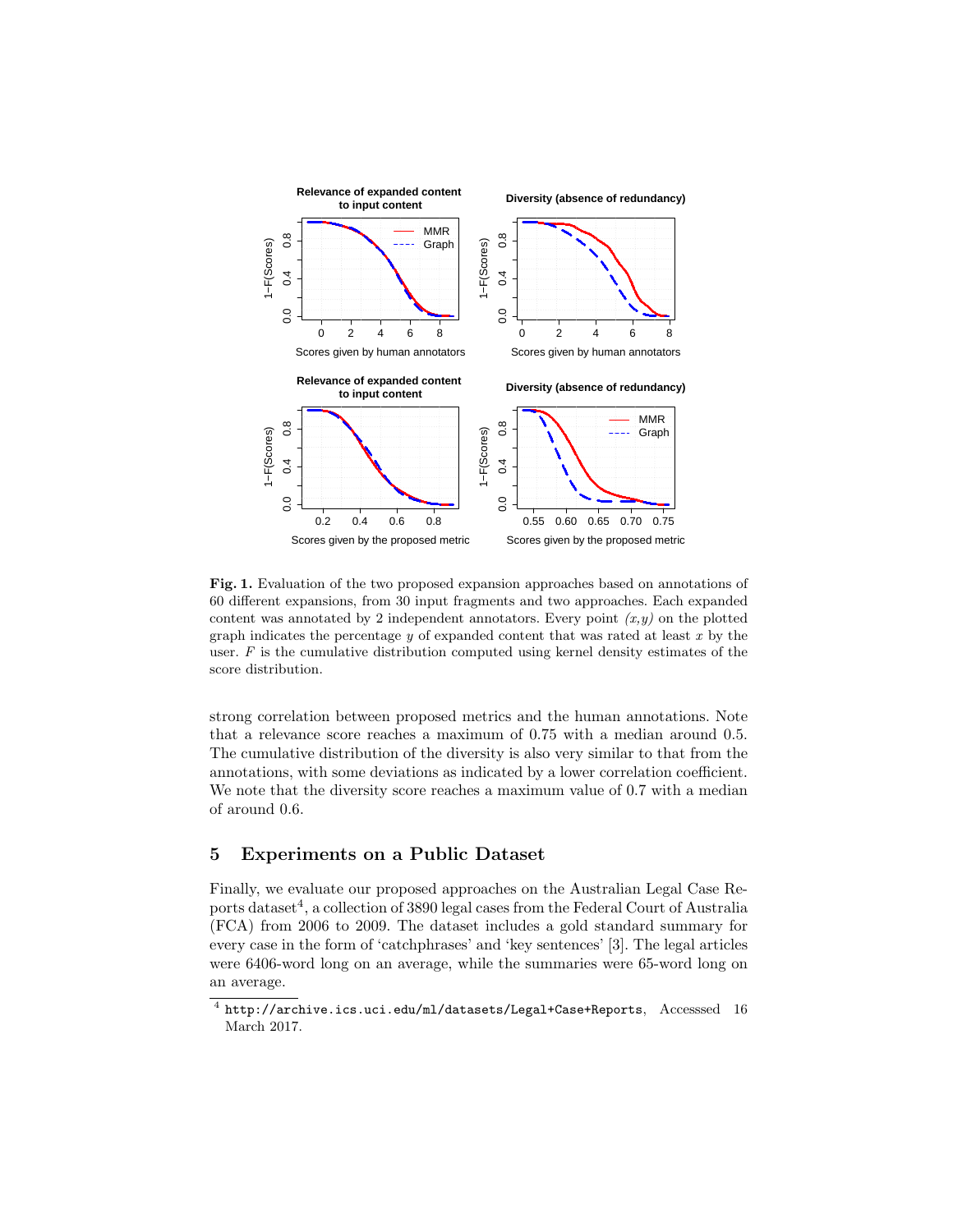We used the entire set of cases as the content repository and used the gold standard summaries as input to our expansion algorithms. Note that our objective is not to reconstruct the original content from the summary, but rather to test the quality of expansion across several pieces of expanded content. Table 1 shows a sample input and the corresponding output expanded by the two proposed algorithms.

Table 1. A sample input from the Australian Legal Dataset and the expanded content from the two proposed algorithms (with a desired size of 500).

| based approach in Sec. 3.1<br>based approach in Sec. 3.2<br>Snippet<br>However it became clear during<br>Did Forbes Australia experience<br>cross-examination of Mr Forbes<br>a profit shortfall in the financial<br>damages<br>and Mr Brauer that the sales<br>claimed<br>year ending 31 December 1998?<br>from<br>which the respondents claimed<br>The material is relevant to both<br>respondents<br>should have been credited to the<br>$\sigma$ f<br>the applicants' claims concerning<br><b>breach</b><br>for<br>1998 year actually took place<br>$\alpha$ f<br>the 1998 profit shortfall and the<br>guarantee<br>in 1997, and were properly ac-<br>shortfall<br>respondents' defence.<br>$\text{profit}$<br>counted as 1997 sales, as claimed<br>$\left  \text{first} \right $ respondent by the applicants.<br>2. a claim for $$1,691,284$ which<br>is alleged to be the profit short-<br>ostensible<br>In summary, the respondents<br>fall in respect of the 1999 calen-<br>authority<br>to<br>claimed that these documents<br>$_{\mathrm{bind}}$<br>second<br>dar year.<br>were critical to properly investi-<br>respondent<br>It also follows that the thirty-<br>$t_{\Omega}$<br>gating: It was not in contention<br>oral variation of<br>eighth and thirty-ninth respon-<br>between the parties that the<br>dents should recover judgment<br>$\operatorname{profit}$<br>shortfall<br>source financial documents were<br>for<br>for breach of duty.<br>amount<br>missing and unavailable.<br>That shortfall was claimed in the<br>1998<br>contracts<br>Did Forbes Australia experience<br>amount of \$71,663.65.<br>evidence agency<br>a profit shortfall in the financial |
|----------------------------------------------------------------------------------------------------------------------------------------------------------------------------------------------------------------------------------------------------------------------------------------------------------------------------------------------------------------------------------------------------------------------------------------------------------------------------------------------------------------------------------------------------------------------------------------------------------------------------------------------------------------------------------------------------------------------------------------------------------------------------------------------------------------------------------------------------------------------------------------------------------------------------------------------------------------------------------------------------------------------------------------------------------------------------------------------------------------------------------------------------------------------------------------------------------------------------------------------------------------------------------------------------------------------------------------------------------------------------------------------------------------------------------------------------------------------------------------------------------------------------------------------------------------------------------------------------------------------------------------------------------------------------------------|
|                                                                                                                                                                                                                                                                                                                                                                                                                                                                                                                                                                                                                                                                                                                                                                                                                                                                                                                                                                                                                                                                                                                                                                                                                                                                                                                                                                                                                                                                                                                                                                                                                                                                                        |
| year ending 31 December 1998?                                                                                                                                                                                                                                                                                                                                                                                                                                                                                                                                                                                                                                                                                                                                                                                                                                                                                                                                                                                                                                                                                                                                                                                                                                                                                                                                                                                                                                                                                                                                                                                                                                                          |

Fig. 2 plots the relevance and diversity of the expanded content for various output sizes based on Eqs. 3 and 4. Fig. 2 also shows the similarity of the expanded content to the original content based on Eq. 3 across the two approaches. The medians of the relevance and diversity across all the runs are approximately 0.5 and 0.65 respectively, similar to the distribution obtained for the annotated dataset. This indicates a similar quality in the expanded content for the two datasets that we have experimented with.

Fig. 2 indicates that the MMR-based algorithm performs marginally better that the graph-based one in terms of relevance and diversity for small expansion sizes. However, for larger expansion, the relevance and diversity of both MMR and graph-based expansions become comparable. The relevance and diversity that the addition of a new paragraph brings to the expansion, perhaps becomes very low beyond a certain output size leading to eventual saturation of these scores, as seen in Fig. 2.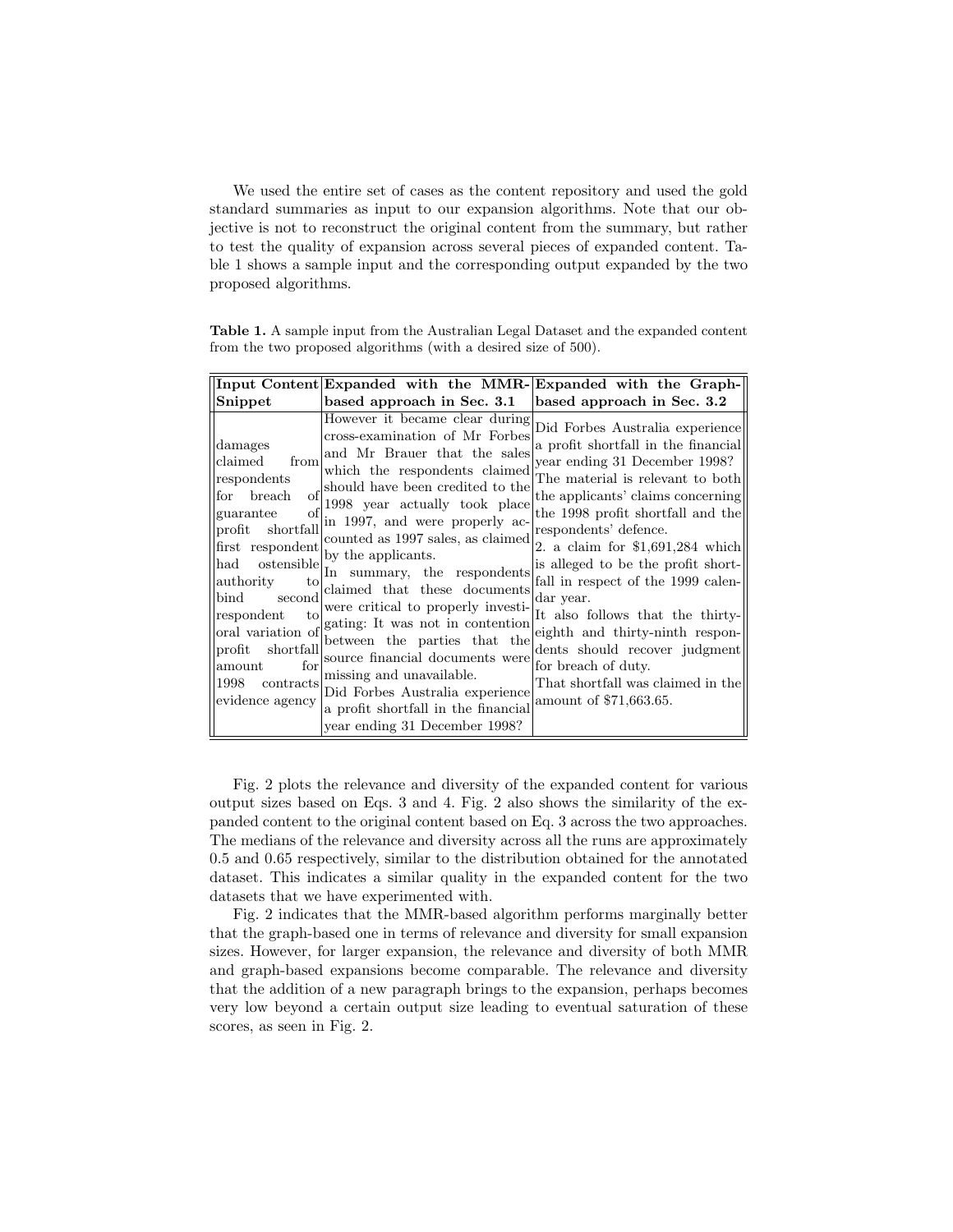**Relevance of expanded content**



**Diversity of expanded content**







Fig. 2. Relevance and diversity of the expanded content across 3886 samples from the Australian Legal dataset for various target sizes.